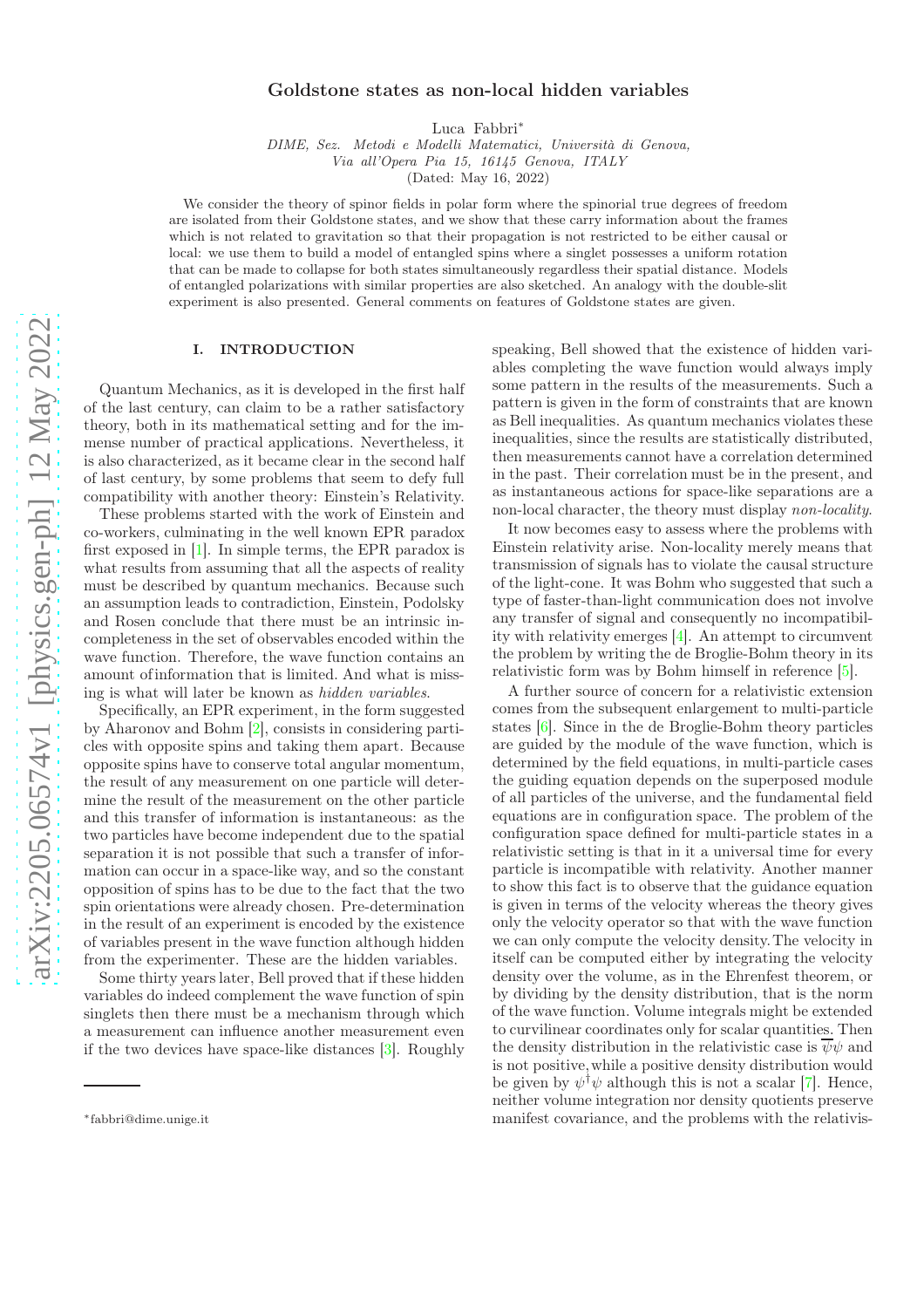tic extensions of the de Broglie-Bohm formulation persist.

One solution may be abandoning configuration space, with progress for the study of spin singlets [\[8\]](#page-8-7). However, non-local actions still ask for non-relativistic treatments.

So another way out may then consist in abandoning the idea of particles, however many they are. We will not aim at discussing whether particles can be treated as localized wave functions. But we shall consider the wave function as the only object encoding the description of a quantum mechanical process. To avoid issues of generalizations, we will consider immediately the relativistic case. And to be in the most complete situation, we will also consider spin from the start. That is, we will consider the spinor field theory in its most general case [\[9\]](#page-8-8). However we are going to take it in polar form  $[10, 11]$  $[10, 11]$  $[10, 11]$ . In this way, the spinorial true degrees of freedom are isolated from the components that can be seen as the spinorial Goldstone states [\[12](#page-8-11)[–16\]](#page-8-12).

We show these Goldstone states to encode information as non-local hidden variables for pairs of entangled spins.

Analogies with entangled polarizations are discussed. Also a parallel with the two-slit experiment is given.

# II. PHYSICAL FIELDS IN POLAR FORM

We begin by considering the spinor field theory in polar decomposition: we will not present it as originally done in references [\[10,](#page-8-9) [11\]](#page-8-10) however, but in manifestly covariant manner [\[12\]](#page-8-11). In parallel, we will also consider the vector field in a polar decomposition [\[13\]](#page-8-13). That the vectors are real might suggest that there can not be a polar form in analogy to the one of spinors since these are complex, but we will see that such a decomposition is doable for both.

## Kinematic Quantities

## 1. Transformation Laws and Fundamental Fields

We begin by assuming the existence of a pair of inverse metric tensors  $g_{\mu\nu} = g_{\nu\mu}$  and  $g^{\mu\nu} = g^{\nu\mu}$  with  $g_{\mu\rho}g^{\rho\alpha} = \delta^{\alpha}_{\mu}$ <br>where  $\delta^{\alpha}_{\mu}$  is the Kronecker delta. The pair of dual tetrads

$$
\xi_a^{\mu}\xi_{\mu}^{b} = \delta_a^b \qquad \qquad \xi_a^{\mu}\xi_{\nu}^{a} = \delta_{\nu}^{\mu} \qquad \qquad (1)
$$

verify the ortho-normalization conditions

$$
\xi^a_\mu \xi^b_\nu g^{\mu\nu} = \eta^{ab} \qquad \xi^\mu_a \xi^\nu_b g_{\mu\nu} = \eta_{ab} \tag{2}
$$

with  $\eta = \eta^T = \eta^{-1}$  the Minkowskian matrix. We introduce also the Clifford *matrices*  $\gamma^a$  verifying the relations

$$
\{\gamma^a, \gamma^b\} = 2\mathbb{I}\eta^{ab} \tag{3}
$$

where  $\mathbb I$  is the identity matrix and

<span id="page-1-0"></span>
$$
\frac{1}{4}[\gamma^a, \gamma^b] = \boldsymbol{\sigma}^{ab} \tag{4}
$$

such that

$$
2i\sigma_{ab} = \varepsilon_{abcd}\pi\sigma^{cd} \tag{5}
$$

being  $\varepsilon_{abcd}$  the completely antisymmetric pseudo-tensor and implicitly defining the parity-odd  $\pi$  matrix.<sup>1</sup>

The Greek indices are associated to general coordinate transformations, or passive transformations. Instead, the Latin indices are associated to Lorentz transformations, or active transformations. In fact, these are the transformations shuffling vectors within the basis of tetrads and so this transformation must be a Lorentz transformation since we need preserve the Minkowskian matrix. We have that such Lorentz transformations can be written like

$$
(\Lambda)^i{}_j = \exp\left[\frac{1}{2}\theta^{ab}(\sigma_{ab})^i{}_j\right] = \exp\left[\frac{1}{2}\theta^{ab}(\delta^i_a\eta_{jb} - \delta^i_b\eta_{ja})\right] \tag{6}
$$

where we have that  $\theta_{ab} = -\theta_{ba}$  are the parameters of the transformation. In this form they are in real representation. Nevertheless, they might also be written in complex representation. The complex representation of a Lorentz transformation is given according to

$$
\Lambda = \exp\left(\frac{1}{2}\theta^{ab}\sigma_{ab}\right) \tag{7}
$$

with  $\sigma^{ab}$  given by [\(4\)](#page-1-0) but  $\theta_{ab} = -\theta_{ba}$  are the parameters of the transformation exactly as above. Of both real and complex representations we can provide an explicit form by defining the following parameters

$$
a = -\frac{1}{8} \theta_{ij} \theta^{ij} \tag{8}
$$

$$
b = \frac{1}{16} \theta_{ij} \theta_{ab} \varepsilon^{ijab} \tag{9}
$$

from which also

$$
2x^2 = a + \sqrt{a^2 + b^2} \tag{10}
$$

$$
2y^2 = -a + \sqrt{a^2 + b^2} \tag{11}
$$

and finally

$$
\cos y \cosh x = X \tag{12}
$$

$$
\sin y \sinh x = Y \tag{13}
$$

$$
\left(\frac{x\sinh x \cos y + y\sin y \cosh x}{x^2 + y^2}\right)\theta^{ab} + \left(\frac{x\cosh x \sin y - y\cos y \sinh x}{x^2 + y^2}\right)\frac{1}{2}\theta_{ij}\varepsilon^{ijab} = Z^{ab} \qquad (14)
$$

which verify

 $+$ 

$$
X^2 - Y^2 + \frac{1}{8}Z^{ab}Z_{ab} = 1\tag{15}
$$

2

$$
2XY - \frac{1}{16}Z^{ij}Z^{ab}\varepsilon_{ijab} = 0\tag{16}
$$

as it is easy to check. In terms of these objects, we have

$$
(\Lambda)^{a}_{b} = \left(X^{2} + Y^{2} + \frac{1}{8}Z^{ij}Z_{ij}\right)\delta_{b}^{a} - \frac{1}{2}Z^{ak}Z_{bk} + + \left(\frac{1}{2}YZ^{ij}\varepsilon_{ijbk} - XZ_{bk}\right)\eta^{ka}
$$
 (17)

as the real Lorentz transformations. We also have

$$
\mathbf{\Lambda} = X \mathbb{I} + Y i \boldsymbol{\pi} + \frac{1}{2} Z^{ab} \boldsymbol{\sigma}_{ab} \tag{18}
$$

 $<sup>1</sup>$  This is usually denoted as a gamma with index five, but it has no</sup> sense in the space-time and so we use a notation with no index.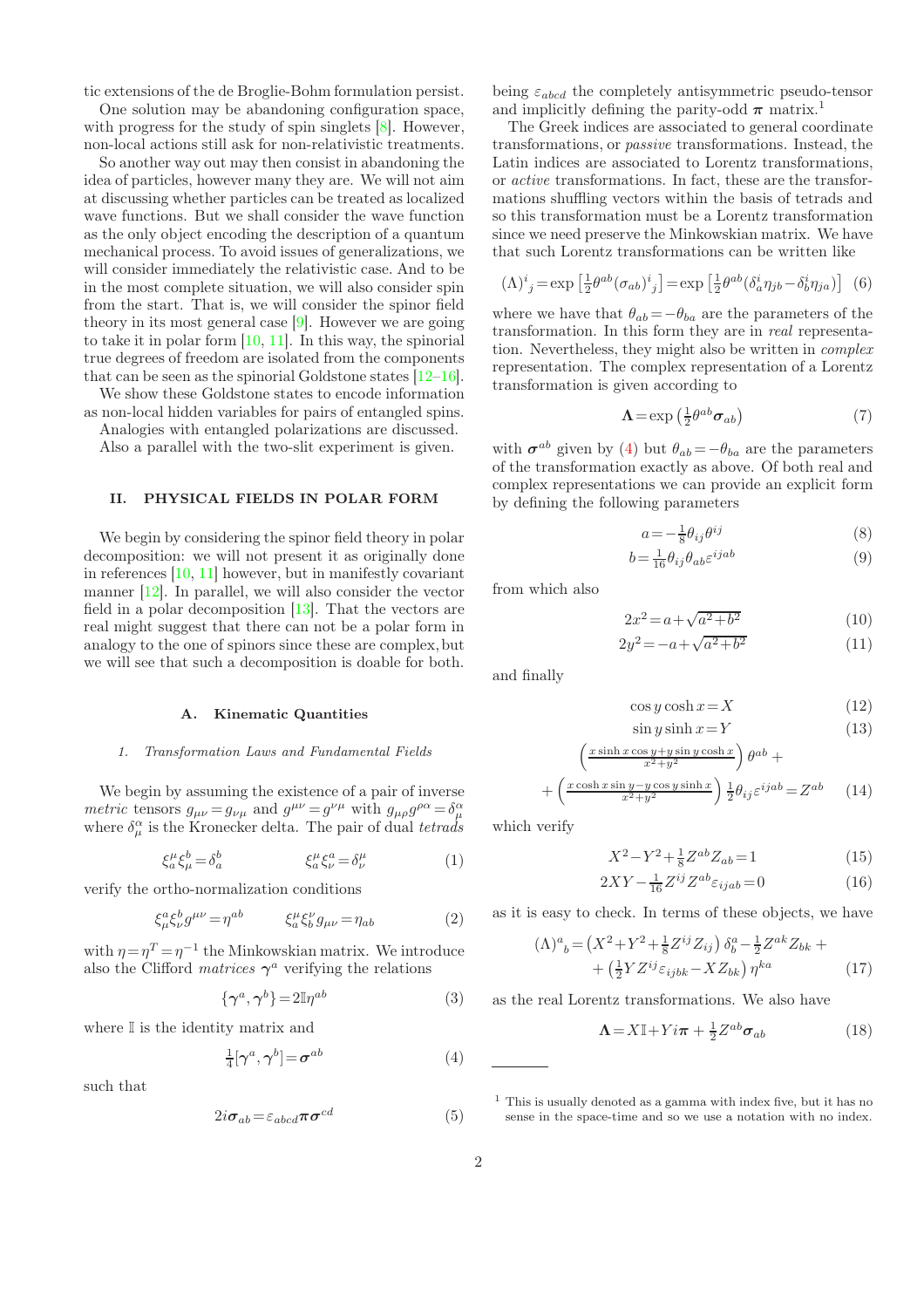as the complex Lorentz transformations. To see that this is indeed the case, we can compute the inverse given by

$$
(\Lambda^{-1})^i{}_j = (X^2 + Y^2 + \frac{1}{8}Z^{cd}Z_{cd}) \delta^i_j - \frac{1}{2}Z_{jc}Z^{ic} -
$$
  
\n
$$
- (\frac{1}{2}YZ^{cd}\varepsilon_{cdjq} - XZ_{jq}) \eta^{qi} =
$$
  
\n
$$
= \eta^{ib}[(X^2 + Y^2 + \frac{1}{8}Z^{cd}Z_{cd}) \delta^a_b - \frac{1}{2}Z^{ac}Z_{bc} +
$$
  
\n
$$
+ (\frac{1}{2}YZ^{cd}\varepsilon_{cdbp} - XZ_{bp}) \eta^{pa}]\eta_{aj} = \eta^{ib}(\Lambda^T)_b{}^a \eta_{aj} \quad (19)
$$

that is

$$
(\Lambda)^a{}_k(\Lambda)^b{}_i\eta^{ki} = \eta^{ab} \tag{20}
$$

showing that it preserves the Minkowskian matrix and so it is a real Lorentz transformation. In the complex case the inverse is given according to the form

$$
\mathbf{\Lambda}^{-1} = X \mathbb{I} + Y i \boldsymbol{\pi} - \frac{1}{2} Z^{ab} \boldsymbol{\sigma}_{ab} \tag{21}
$$

from which

$$
\Lambda \gamma^{b} \Lambda^{-1} =
$$
  
\n
$$
= (X\mathbb{I} + Yi\pi + \frac{1}{2}Z^{pq}\sigma_{pq})\gamma^{b}(X\mathbb{I} + Yi\pi - \frac{1}{2}Z^{ij}\sigma_{ij}) =
$$
  
\n
$$
= [(X^{2} + Y^{2} + \frac{1}{8}Z^{ij}Z_{ij})\delta_{a}^{b} - \frac{1}{2}Z_{ak}Z^{bk} +
$$
  
\n
$$
+ (\frac{1}{2}YZ^{ij}\varepsilon_{ijka} - XZ_{ka})\eta^{kb}]\gamma^{a} +
$$
  
\n
$$
+ \frac{i}{4}(\frac{1}{4}Z_{ij}Z_{pq}\varepsilon^{ijpq}\delta_{a}^{b} + Z^{bk}Z^{ij}\varepsilon_{ijka})\gamma^{a}\pi =
$$
  
\n
$$
= [(X^{2} + Y^{2} + \frac{1}{8}Z^{ij}Z_{ij})\delta_{a}^{b} - \frac{1}{2}Z_{ak}Z^{bk} -
$$
  
\n
$$
- (\frac{1}{2}YZ^{ij}\varepsilon_{ijak} - XZ_{ak})\eta^{kb}]\gamma^{a} = (\Lambda^{-1})_{a}^{b}\gamma^{a} \qquad (22)
$$

so that

$$
(\Lambda)^a{}_b \Lambda \gamma^b \Lambda^{-1} = \gamma^a \tag{23}
$$

showing that this is the complex Lorentz transformation as we have said above. Let us next check some examples explicitly. For a single boost with  $\theta_{03} = \varphi$  we have that  $y=0$  and  $x=|\varphi/2|$  so that

$$
\cosh\left(\varphi/2\right) = X\tag{24}
$$

$$
2\sinh\left(\varphi/2\right) = Z_{03} \tag{25}
$$

from which

$$
(\Lambda_{B3})^a{}_b = \delta^a_b - (\delta^a_3 \delta^3_b + \delta^a_0 \delta^0_b)(1 - \cosh \varphi) + + (\delta^a_3 \delta^0_b + \delta^a_0 \delta^3_b) \sinh \varphi
$$
 (26)

or component-by-component

$$
\Lambda_{B3} = \begin{pmatrix} \frac{\cosh \varphi & 0 & 0 \sinh \varphi}{1 & 0 & 0} \\ 0 & 1 & 0 & 0 \\ 0 & 0 & 1 & 0 \\ \sinh \varphi & 0 & 0 \cosh \varphi \end{pmatrix}
$$
 (27)

as known. The same occurs for every boost. For a single rotation  $\theta_{12} = -\theta$  so that  $x=0$  and  $y=|\theta/2|$  and finally

$$
\cos\left(\frac{\theta}{2}\right) = X\tag{28}
$$

$$
-2\sin\left(\frac{\theta}{2}\right) = Z_{12} \tag{29}
$$

yielding

$$
(\Lambda_{R3})^a{}_b = \delta^a_b - (\delta^a_1 \delta^1_b + \delta^a_2 \delta^2_b)(1 - \cos \theta) - - (\delta^a_2 \delta^1_b - \delta^a_1 \delta^2_b) \sin \theta
$$
 (30)

or component-by-component

$$
\Lambda_{R3} = \begin{pmatrix} 1 & 0 & 0 & 0 \\ 0 & \cos \theta & \sin \theta & 0 \\ 0 & -\sin \theta & \cos \theta & 0 \\ 0 & 0 & 0 & 1 \end{pmatrix}
$$
(31)

also as known. The same for each rotation. In the case of the complex Lorentz transformations, the single boost is

$$
\mathbf{\Lambda}_{B3} = \begin{pmatrix} e^{-\varphi/2} & 0 & 0 & 0 \\ 0 & e^{\varphi/2} & 0 & 0 \\ 0 & 0 & e^{\varphi/2} & 0 \\ 0 & 0 & 0 & e^{-\varphi/2} \end{pmatrix}
$$
 (32)

with the same parameter as above. The single rotation is

$$
\mathbf{\Lambda}_{R3} = \begin{pmatrix} e^{i\theta/2} & 0 & 0 & 0 \\ 0 & e^{-i\theta/2} & 0 & 0 \\ 0 & 0 & e^{i\theta/2} & 0 \\ 0 & 0 & 0 & e^{-i\theta/2} \end{pmatrix}
$$
 (33)

againwith the same parameter as above. To conclude, we highlight that once a complex Lorentz transformation is given it is possible to combine it with a generic phase as

$$
S = \Lambda e^{iq\alpha} = (X\mathbb{I} + Yi\pi + \frac{1}{2}Z^{ab}\sigma_{ab})e^{iq\alpha} \tag{34}
$$

and which is the most complete spinorial transformation.

The transformations defined above are the basis upon which to build the fundamental fields, since in physics the fundamental fields are defined as what transforms in terms of a given transformation law. So, any column of 4 real functions transforming according to

$$
V^a \to (\Lambda)^a{}_b V^b \tag{35}
$$

is called vector field. Similarly, any column of 4 complex functions transforming as

$$
\psi \to S\psi \tag{36}
$$

is called spinor field. Definitions can include tensors and spinors in more general cases, but this is all we need now. It is possible to vertically move indices by means of

$$
V_a = \eta_{ab} V^b \qquad V^i = \eta^{ij} V_j \tag{37}
$$

which is the *transposition* of a vector. This procedure is essential to set  $V^2 = V_a V^a$  as scalar product. In addition

$$
\overline{\psi} = \psi^{\dagger} \gamma^{0} \qquad \psi = \gamma^{0} \overline{\psi}^{\dagger} \qquad (38)
$$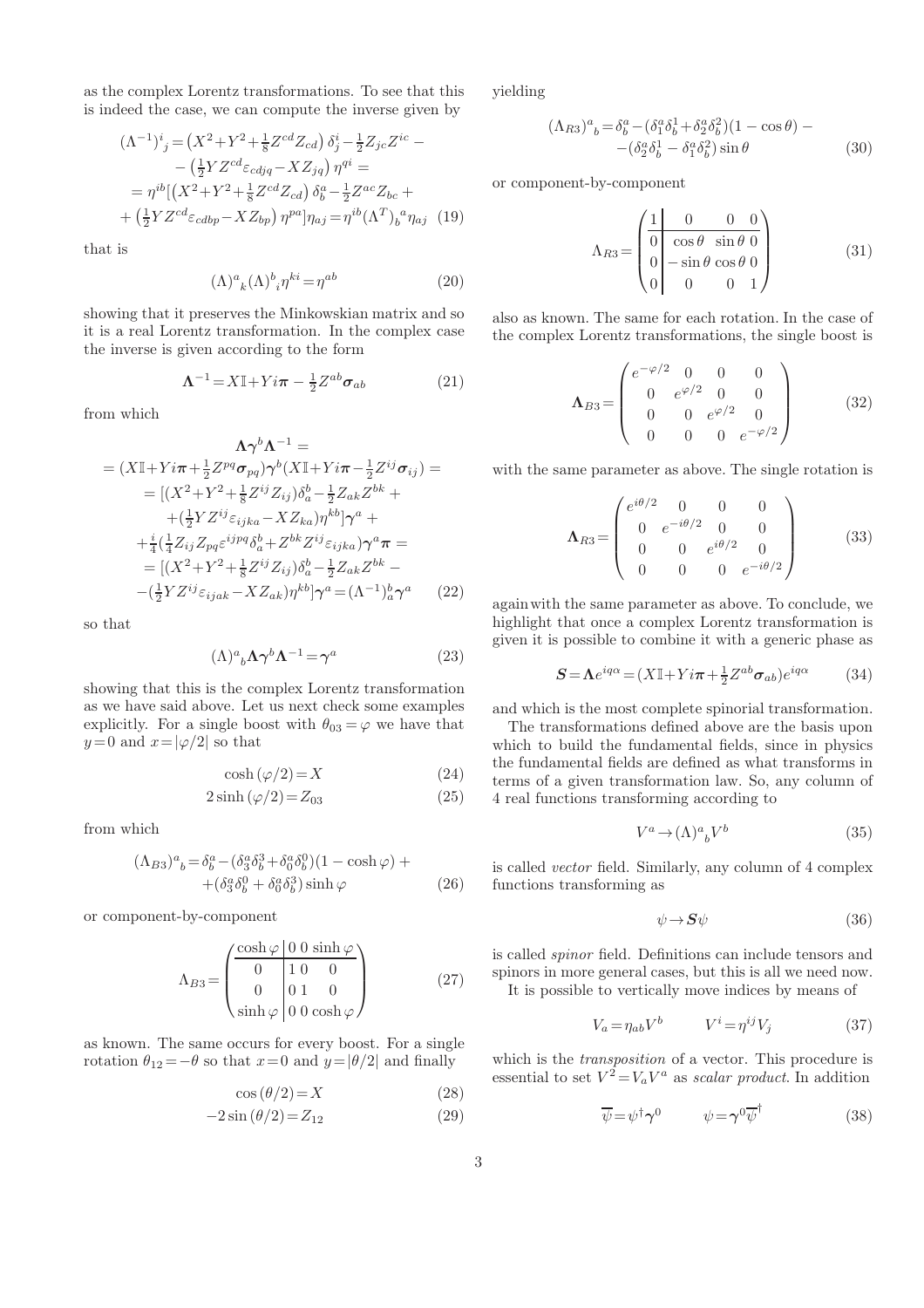as the adjunction of a spinor. With such a pair of adjoint spinors we define the following bi-linear spinor quantities

$$
\Sigma^{ab} = 2\overline{\psi}\sigma^{ab}\pi\psi\tag{39}
$$

$$
M^{ab} = 2i\overline{\psi}\sigma^{ab}\psi
$$
 (40)

$$
S^a = \overline{\psi}\gamma^a \pi \psi \tag{41}
$$

$$
U^{a} = \overline{\psi}\gamma^{a}\psi
$$
 (42)  
\n
$$
\Theta = i\overline{\psi}\pi\psi
$$
 (43)

$$
\Phi = \overline{\psi}\psi \tag{44}
$$

$$
\mathbf{r} = \mathbf{r} \mathbf{v}
$$

which are all real tensors and such that

 $\overline{1}$ 

11

$$
\psi \overline{\psi} = \frac{1}{4} \Phi \mathbb{I} + \frac{1}{4} U_a \gamma^a + \frac{i}{8} M_{ab} \sigma^{ab} -
$$
  

$$
-\frac{1}{8} \Sigma_{ab} \sigma^{ab} \pi - \frac{1}{4} S_a \gamma^a \pi - \frac{i}{4} \Theta \pi
$$
 (45)

as well as

$$
\Sigma^{ab} = -\frac{1}{2} \varepsilon^{abij} M_{ij} \tag{46}
$$

with

$$
M_{ab}\Theta + \Sigma_{ab}\Phi = U_{[a}S_{b]}
$$
 (47)

alongside to

$$
U_a S^a = 0 \tag{48}
$$

$$
U_a U^a = -S_a S^a = \Theta^2 + \Phi^2 \tag{49}
$$

as is straightforward to prove and called Fierz identities.

# 2. Polar Decompositions

Because the fundamental fields are defined in terms of their transformation laws, it is possible to employ these transformations to write the fields in ways that are somewhat special. To see how, let us start by considering the vector field in its most general form. It is possible to see that one can always write the vector according to

$$
V^a = \phi v^a \tag{50}
$$

where  $\phi$  is a real scalar field and the only degree of freedom, known as module. Notice that we can have all cases given by  $v^2 = 1$ ,  $v^2 = 0$  or  $v^2 = -1$  in general. For a spinor field in its most general form it is possible to demonstrate a similar result. When  $\Theta^2 + \Phi^2 \neq 0$  we have that one can always write the spinor according to the form

<span id="page-3-0"></span>
$$
\psi = \phi e^{-\frac{i}{2}\beta\pi} L^{-1} \begin{pmatrix} 1 \\ 0 \\ 1 \\ 0 \end{pmatrix}
$$
 (51)

in chiral representation, with  $L$  a Lorentz transformation and with  $\phi$  and  $\beta$  real scalar and pseudo-scalar fields and the only degrees of freedom, known as module and chiral angle. In this form the bi-linear spinor quantities are

$$
\Sigma^{ab} = 2\phi^2(\cos\beta u^{[a} s^{b]} - \sin\beta u_j s_k \varepsilon^{jkab})
$$
 (52)

$$
M^{ab} = 2\phi^2(\cos\beta u_j s_k \varepsilon^{jkab} + \sin\beta u^{[a} s^{b]})
$$
 (53)

with

and

$$
\Theta = 2\phi^2 \sin \beta \tag{56}
$$

$$
\Phi = 2\phi^2 \cos \beta \tag{57}
$$

(54)

(55)

from which

$$
\psi \overline{\psi} = \frac{1}{2} \phi^2 e^{-i\beta \pi} (e^{i\beta \pi} + u_a \gamma^a)(e^{-i\beta \pi} - s_a \gamma^a \pi) \quad (58)
$$

 $S^a = 2\phi^2 s^a$ 

 $U^a = 2\phi^2 u^a$ 

and

$$
u_a s^a = 0 \tag{59}
$$

$$
u_a u^a = -s_a s^a = 1 \tag{60}
$$

are the normalized velocity vector and spin axial-vector, as well known. Written in polar form, the 8 real components of the spinor can be rearranged in such a way that the 2 real scalar degrees of freedom are isolated from the 6 real components that can always be transferred into the frame through the 6 parameters of the Lorentz transformation. Thus  $\vec{L}$  encodes the spinorial Goldstone states.<sup>2</sup>

Readers interested in a more detailed discussion might have a look at [\[13\]](#page-8-13) and specifically for spinors at [\[12\]](#page-8-11).

# 3. Covariant Derivatives

In what we have done until now,we have considered all transformations local and fields point-dependent. Hence, we should expect some gauge connection to appear in the covariant derivatives. To see how let us then set the form of the covariant derivative as given by

$$
\nabla_{\mu}V^{a} = \partial_{\mu}V^{a} + \Omega^{a}{}_{b\mu}V^{b} \tag{61}
$$

in terms of the spin connection. Analogously we have

$$
\nabla_{\mu}\psi = \partial_{\mu}\psi + \frac{1}{2}\Omega_{ij\mu}\sigma^{ij}\psi + iqA_{\mu}\psi
$$
 (62)

in terms of spin connection and gauge potential. General definitions can be taken from fundamental textbooks [\[9\]](#page-8-8).

# 4. Tensorial Connections

We now consider again the above transformation laws in their explicit form. With a straightforward calculation

<sup>&</sup>lt;sup>2</sup> When the special situation  $\Theta^2 + \Phi^2 \equiv 0$  occurs an analogous polar decomposition can be done, although this case is constituted by the singular spinor fields which are proven to be pure Goldstone states [\[15\]](#page-8-14). Because this might mean that these specific fields are non-physical, we are not going to consider them here.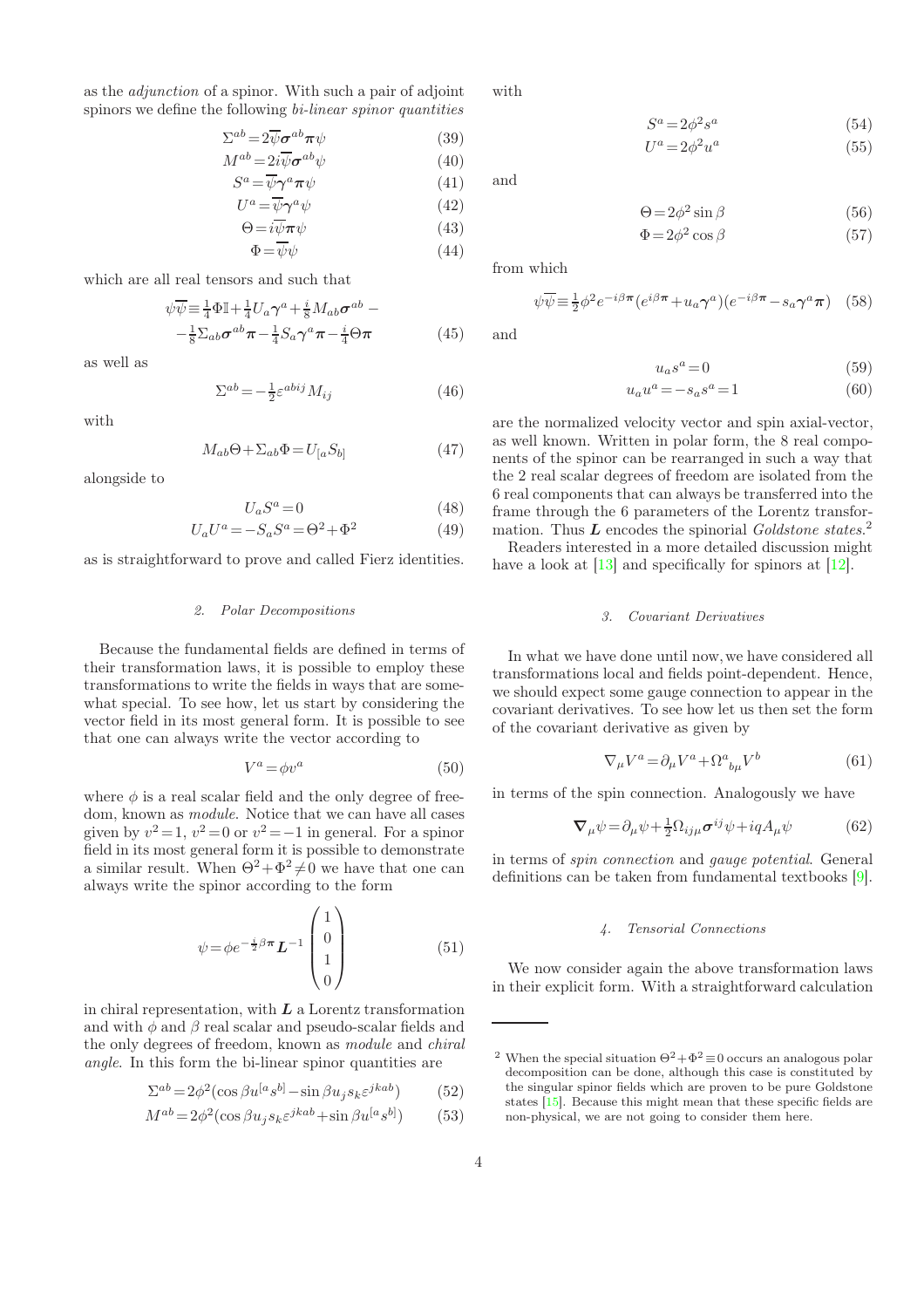and considering the identities  $8X^2 - 8Y^2 + Z^{ab}Z_{ab} = 8$  and  $32XY - Z^{ij}Z^{ab}\varepsilon_{ijab} = 0$  one can see that we can write

$$
(\Lambda)^i_{\ k}\partial_\mu (\Lambda^{-1})^k_{\ j} = \partial_\mu \xi^i_{\ j} \tag{63}
$$

for some  $\xi^i_{\ j}$  defined to be the Goldstone state. Similarly

<span id="page-4-2"></span>
$$
L^{-1}\partial_{\mu}L = iq\partial_{\mu}\xi\mathbb{I} + \frac{1}{2}\partial_{\mu}\xi^{ab}\sigma_{ab}
$$
 (64)

where  $\xi$  and  $\xi^{ab}$  are the Goldstone states.

When the covariant derivatives are taken for the fields in polar form, and these definitions are used, it is easy to see that upon introduction of

$$
\partial_{\mu}\xi^{i}_{\ j} - \Omega^{i}_{\ j\mu} \equiv R^{i}_{\ j\mu} \tag{65}
$$

we can write

$$
\nabla_{\mu}V^{a} = (\delta^a_b \nabla_{\mu} \ln \phi - R^a{}_{b\mu}) V^b \tag{66}
$$

for the vector field. Analogously, defining

$$
\partial_{\mu}\xi_{ij} - \Omega_{ij\mu} \equiv R_{ij\mu} \tag{67}
$$

$$
q(\partial_{\mu}\xi - A_{\mu}) \equiv P_{\mu} \tag{68}
$$

we can write

$$
\nabla_{\mu}\psi = \left(-\frac{i}{2}\nabla_{\mu}\beta\pi + \nabla_{\mu}\ln\phi\mathbb{I} - iP_{\mu}\mathbb{I} - \frac{1}{2}R_{ij\mu}\sigma^{ij}\right)\psi \quad (69)
$$

for the spinor field. Notice that the Goldstone states are absorbed by spin connection and gauge potential as the longitudinal components of  $P_{\mu}$  and  $R_{ji\mu}$  which are a real vector and tensor respectively. As such, they encode the same information of gauge potential and spin connection but they are gauge invariant and covariant. In the rest of the presentation, we will call these tensorial connections.

To conclude this sub-section, we notice that

$$
\nabla_{\mu} v_a = R_{ba\mu} v^b \tag{70}
$$

holds as a general identity. And analogously

$$
\nabla_{\mu}s_i = R_{ji\mu}s^j \tag{71}
$$

$$
\nabla_{\mu} u_i = R_{ji\mu} u^j \tag{72}
$$

is also a general identity. In spite of being valid for different fields, the similarities of these identities are profound.

Readers interested in details may see [\[13](#page-8-13)] and [\[12](#page-8-11)].

## 5. Curvatures

As a final remark, we can see, via some straightforward computation of the commutators of covariant derivatives, that the Riemann curvature and Maxwell strength are

$$
R^{i}{}_{j\mu\nu} = -(\nabla_{\mu}R^{i}{}_{j\nu} - \nabla_{\nu}R^{i}{}_{j\mu} + R^{i}{}_{k\mu}R^{k}{}_{j\nu} - R^{i}{}_{k\nu}R^{k}{}_{j\mu})
$$
(73)  

$$
qF_{\mu\nu} = -(\nabla_{\mu}P_{\nu} - \nabla_{\nu}P_{\mu})
$$
(74)

identically. These expressions are important because they show that there is a direct link between tensorial connections and their curvatures. Specifically, one can consider the problem of asking if conditions  $R^i_{\ j\mu\nu} = 0$  and  $F_{\mu\nu} = 0$ have non-zero solution, and the answer is yes [\[12\]](#page-8-11). Hence it is possible to have situations in which physical effects are non-trivial albeit determined by sourceless fields. The situation thus described might look anomalous, but actually there already are examples of physical circumstances in which this naturally happens. For instance, the widely known Aharonov-Bohm effect is precisely one of them.

# B. Dynamical Coupling

# 1. Field Equations

Having introduced the kinematic quantities, it is now time to have them coupled. The dynamics of the vector is assigned in terms of the Proca equations

$$
\nabla_{\sigma} (\partial V)^{\sigma \mu} + M^2 V^{\mu} = \Gamma^{\mu} \tag{75}
$$

with  $(\partial V)_{\sigma\mu} = \partial_{\sigma} V_{\mu} - \partial_{\mu} V_{\sigma}$  and  $\Gamma^{\mu}$  being a generic external source. The dynamics of the spinor is determined by the Dirac equations given by

<span id="page-4-1"></span>
$$
i\gamma^{\mu}\nabla_{\mu}\psi - XW_{\mu}\gamma^{\mu}\pi\psi - m\psi = 0 \qquad (76)
$$

with  $W_{\mu}$  axial-vector torsion and X torsion-spin coupling added to be in the most general situation possible [\[9](#page-8-8)].

### 2. Polar Form

Writing the above equations in polar form is now immediately done. For the Proca equations we have

$$
(g^{\alpha\nu}\nabla^2\phi - \nabla^{\nu}\nabla^{\alpha}\phi -
$$

$$
-R^{\nu\mu}_{\mu}\nabla^{\alpha}\phi + R^{\nu\alpha\sigma}\nabla_{\sigma}\phi + R^{\nu[\alpha\sigma]}\nabla_{\sigma}\phi +
$$

$$
+ \nabla_{\sigma}R^{\nu[\alpha\sigma]}\phi + R^{\sigma[\alpha\pi]}R^{\nu}_{\sigma\pi}\phi + M^2g^{\alpha\nu}\phi)v_{\nu} = \Gamma^{\alpha} \tag{77}
$$

as was shown in [\[13\]](#page-8-13). For the Dirac equations

<span id="page-4-0"></span>
$$
B_{\mu} - 2P^{\iota}u_{\left[\iota s_{\mu}\right]} + (\nabla \beta - 2XW)_{\mu} + 2s_{\mu}m\cos\beta = 0 \quad (78)
$$

$$
R_{\mu} - 2P^{\rho}u^{\nu}s^{\alpha}\varepsilon_{\mu\rho\nu\alpha} + 2s_{\mu}m\sin\beta + \nabla_{\mu}\ln\phi^2 = 0 \quad (79)
$$

with  $R_{\mu a}^{\ \ a} = R_{\mu}$  and  $\frac{1}{2} \varepsilon_{\mu\alpha\nu\iota} R^{\alpha\nu\iota} = B_{\mu}$  and because these are merely two Gordon decompositions together implying the Dirac equations, then they are equivalent to the Dirac equations themselves. These are 8 real equations exactly as the pair of vector equations given by [\(78-79\)](#page-4-0) above.

Readers interested in details find them in [\[12,](#page-8-11) [13\]](#page-8-13).

# III. GOLDSTONE STATES

# A. Entangled Observables

Having converted the theories in polar form, it is time to see the advantages of such a formalism by looking for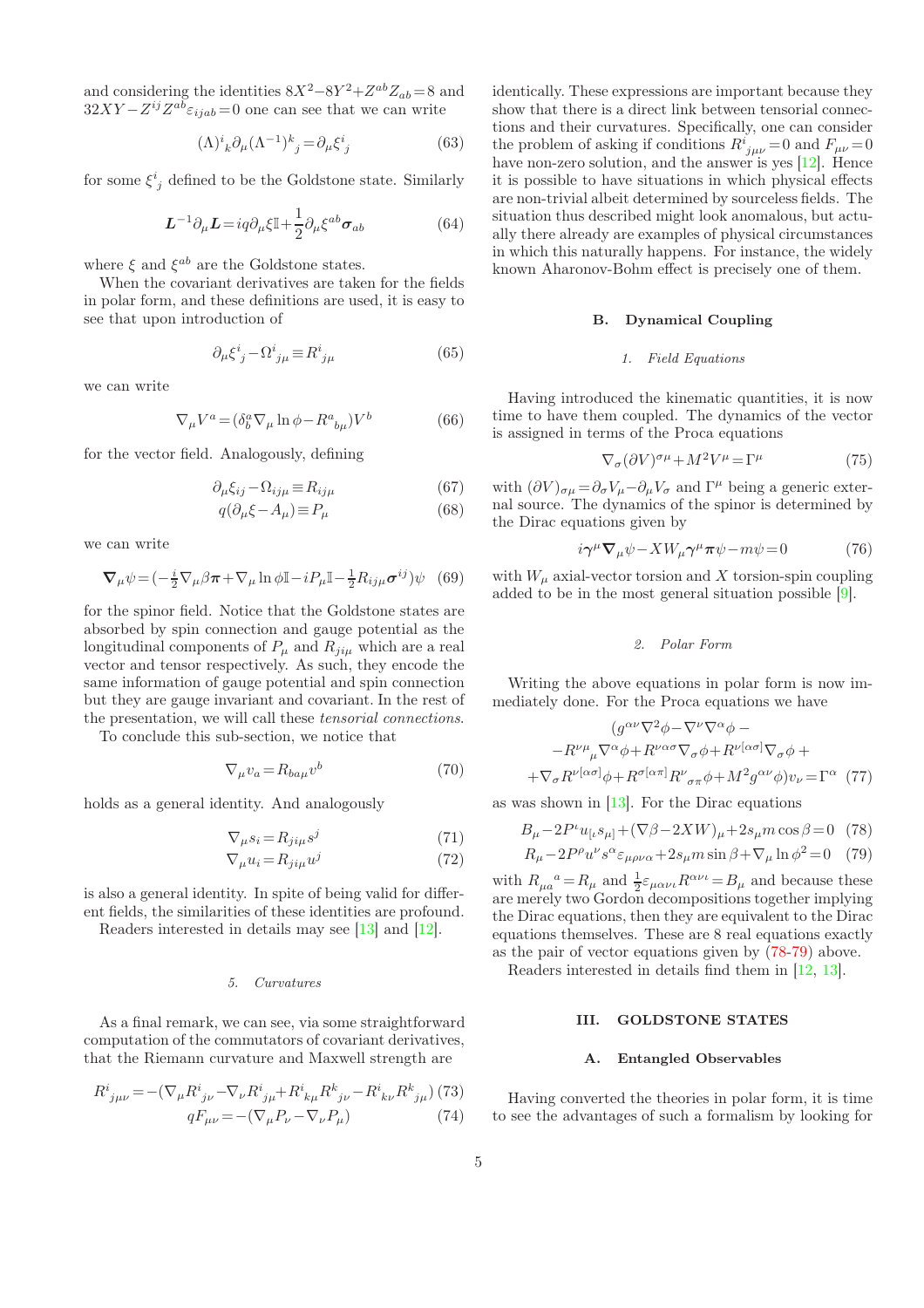specific solutions. And particularly interesting for us will be the solutions with the structure shown in [\[12\]](#page-8-11). Hence the tensorial connection is selected in the following form

$$
R_{r\theta\theta} = -r \tag{80}
$$

$$
R_{r\varphi\varphi} = -r|\sin\theta|^2\tag{81}
$$

$$
R_{\theta\varphi\varphi} = -r^2 \cos\theta \sin\theta \tag{82}
$$

$$
R_{rtt} = -2\varepsilon \sinh \alpha \tag{83}
$$

$$
R_{\varphi rt} = 2\varepsilon r \sin \theta \cosh \alpha \tag{84}
$$

$$
P_t = m \tag{85}
$$

with  $\varepsilon$  constant such that  $m > \varepsilon > 0$  giving zero Riemann curvature and zero Maxwell strength. A spin axial-vector and a velocity vector compatible with the above are

$$
s_{\theta} = -r \tag{86}
$$

$$
u_t = \cosh \alpha \tag{87}
$$

$$
u_{\varphi} = r \sin \theta \sinh \alpha \tag{88}
$$

with  $\sinh \alpha = \sqrt{\varepsilon (2m-\varepsilon)}/(m-\varepsilon)$  as necessary constraint on the  $\alpha$  constant. In fact in this way we can see that

$$
\beta = 0 \tag{89}
$$

$$
\phi^2 r^2 \sin \theta = K^2 e^{-2r \sqrt{\varepsilon (2m - \varepsilon)}} \tag{90}
$$

with  $K$  a generic integration constant. All these elements concur to have the polar equations [\(78-79\)](#page-4-0) verified, as it can easily be checked with a straightforward substitution.

We will now have the above solution written according to the usual spinorial form. However, it is possible to see that the same solution in polar form generates a two-fold multiplicity of solutions in the usual spinor form. In fact we have that one solution can be written according to

<span id="page-5-2"></span>
$$
\psi = \frac{K}{r\sqrt{\sin\theta}} e^{-r\sqrt{\varepsilon(2m-\varepsilon)}} e^{-it(m-\varepsilon)} \begin{pmatrix} 1\\0\\1\\0 \end{pmatrix}
$$
(91)

with tetrads

$$
\xi_0^t = \cosh \alpha \qquad \xi_2^t = -\sinh \alpha \tag{92}
$$

$$
\xi_1^r = -1\tag{93}
$$

$$
\xi_3^{\theta} = \frac{1}{r} \tag{94}
$$

$$
\xi_0^{\varphi} = -\frac{1}{r\sin\theta}\sinh\alpha \quad \xi_2^{\varphi} = \frac{1}{r\sin\theta}\cosh\alpha \quad (95)
$$

giving spin connection

$$
\Omega_{13\theta} = -1 \tag{96}
$$

<span id="page-5-3"></span>
$$
\Omega_{01\varphi} = -\sin\theta\sinh\alpha\tag{97}
$$

$$
\Omega_{03\varphi} = \cos\theta \sinh\alpha \tag{98}
$$

$$
\Omega_{12\varphi} = -\sin\theta\cosh\alpha\tag{99}
$$

$$
\Omega_{23\varphi} = -\cos\theta\cosh\alpha\tag{100}
$$

with zero Riemann curvature. All these elements concur to have the Dirac equation [\(76\)](#page-4-1) verified. As is clear, such solution corresponds to the spin-up case. Nevertheless, an alternative solution can be written according to

<span id="page-5-4"></span>
$$
\psi = \frac{K}{r\sqrt{\sin\theta}} e^{-r\sqrt{\varepsilon(2m-\varepsilon)}} e^{-it(m-\varepsilon)} \begin{pmatrix} 0\\1\\0\\1 \end{pmatrix}
$$
 (101)

with tetrads

$$
\xi_0^t = \cosh \alpha \qquad \xi_2^t = -\sinh \alpha \tag{102}
$$

$$
\xi_1^r = 1\tag{103}
$$

$$
\xi_3^{\theta} = -\frac{1}{r} \tag{104}
$$

$$
\xi_0^{\varphi} = -\frac{1}{r \sin \theta} \sinh \alpha \quad \xi_2^{\varphi} = \frac{1}{r \sin \theta} \cosh \alpha \quad (105)
$$

giving spin connection

$$
\Omega_{13\theta} = -1\tag{106}
$$

<span id="page-5-5"></span>
$$
\Omega_{01\varphi} = \sin\theta \sinh\alpha \tag{107}
$$

$$
\Omega_{03\varphi} = -\cos\theta\sinh\alpha\tag{108}
$$

$$
\Omega_{12\varphi} = \sin \theta \cosh \alpha \tag{109}
$$

$$
\Omega_{23\varphi} = \cos\theta\cosh\alpha\tag{110}
$$

with zero Riemann curvature. All these elements concur to have the Dirac equation [\(76\)](#page-4-1) verified. And as is clear, this solution corresponds to the spin-down case. The fact that we have generated a pair of solutions with opposite spin orientation is the consequence of the double-helicity structure of the spinor field encoded in its very definition.

Nevertheless, this is not the full amount of information we can extract. Additionally, in fact, one can also have

<span id="page-5-0"></span>
$$
\psi = \frac{K}{r\sqrt{\sin\theta}} e^{-r\sqrt{\varepsilon(2m-\varepsilon)}} e^{-it(m-\varepsilon)} \begin{pmatrix} \cos\zeta/2\\ -\sin\zeta/2\\ \cos\zeta/2\\ -\sin\zeta/2 \end{pmatrix} (111)
$$

with tetrads

$$
\xi_0^t = \cosh \alpha \qquad \xi_2^t = -\sinh \alpha \tag{112}
$$

$$
\xi_1^r = -\cos\zeta \qquad \xi_3^r = -\sin\zeta \tag{113}
$$

$$
\xi_1^{\theta} = -\frac{1}{r}\sin\zeta \quad \xi_3^{\theta} = \frac{1}{r}\cos\zeta \tag{114}
$$

$$
\xi_0^{\varphi} = -\frac{1}{r \sin \theta} \sinh \alpha \qquad \xi_2^{\varphi} = \frac{1}{r \sin \theta} \cosh \alpha \qquad (115)
$$

and spin connection

<span id="page-5-1"></span> $\Omega_{13t} = -\omega$  (116)

$$
\Omega_{13\theta} = -1 \tag{117}
$$
\n
$$
\therefore (\theta + \zeta) = 1 \tag{118}
$$

$$
\Omega_{01\varphi} = -\sin\left(\theta + \zeta\right)\sinh\alpha\tag{118}
$$

$$
\Omega_{03\varphi} = \cos(\theta + \zeta)\sinh\alpha\tag{119}
$$

- $\Omega_{12\varphi} = -\sin(\theta + \zeta)\cosh\alpha$  (120)
- $\Omega_{23\varphi} = -\cos(\theta + \zeta)\cosh\alpha$  (121)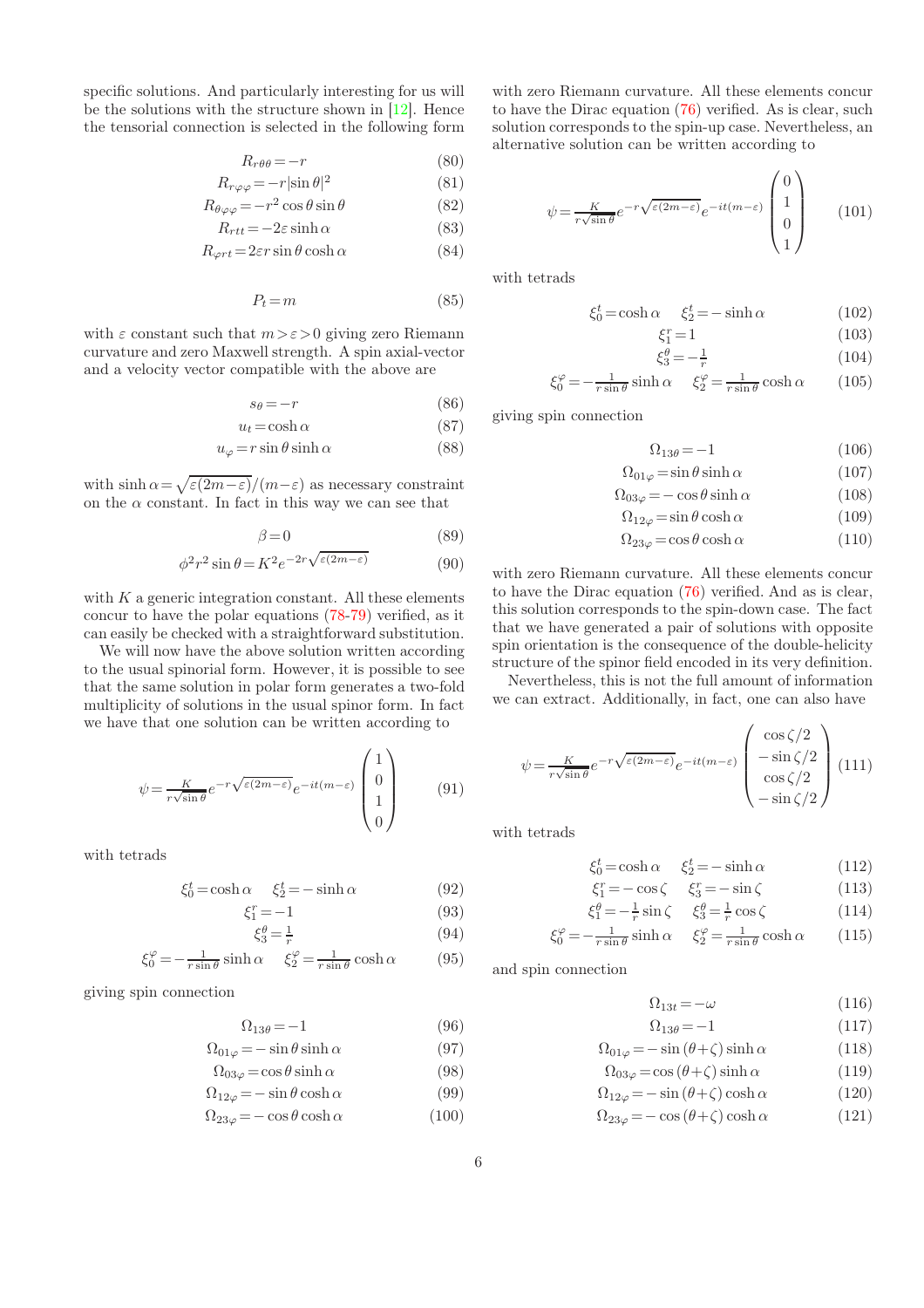with  $\zeta = \omega t$  and  $\omega$  constant and verifying the Dirac equations identically. And analogously we also have that

<span id="page-6-0"></span>
$$
\psi = \frac{K}{r\sqrt{\sin\theta}} e^{-r\sqrt{\varepsilon(2m-\varepsilon)}} e^{-it(m-\varepsilon)} \begin{pmatrix} \sin\zeta/2\\ \cos\zeta/2\\ \sin\zeta/2\\ \cos\zeta/2 \end{pmatrix}
$$
 (122)

with tetrads

$$
\xi_0^t = \cosh \alpha \qquad \xi_2^t = -\sinh \alpha \tag{123}
$$

$$
\xi_1^r = \cos \zeta \qquad \xi_3^r = \sin \zeta \tag{124}
$$

$$
\xi_1^{\theta} = \frac{1}{r} \sin \zeta \quad \xi_3^{\theta} = -\frac{1}{r} \cos \zeta \tag{125}
$$

$$
\xi_0^{\varphi} = -\frac{1}{r \sin \theta} \sinh \alpha \quad \xi_2^{\varphi} = \frac{1}{r \sin \theta} \cosh \alpha \quad (126)
$$

and spin connection

$$
\Omega_{13t} = -\omega \tag{127}
$$

$$
\Omega_{13\theta} = -1 \tag{128}
$$

<span id="page-6-1"></span>
$$
\Omega_{01\varphi} = \sin(\theta + \zeta)\sinh\alpha \tag{129}
$$

$$
\Omega_{03\varphi} = -\cos\left(\theta + \zeta\right)\sinh\alpha\tag{130}
$$

$$
\Omega_{12\varphi} = \sin(\theta + \zeta)\cosh\alpha \tag{131}
$$

$$
\Omega_{23\varphi} = \cos(\theta + \zeta)\cosh\alpha \tag{132}
$$

always with  $\zeta = \omega t$  and  $\omega$  constant and verifying the Dirac equations identically. Hence, while still maintaining their spin opposition, the two spinors have their spin axis also displaying a rotation with angle  $\zeta = \omega t$  and  $\omega$  constant.

Nevertheless, any observation that breaks the rotation fixing  $\omega = 0$  has an effect. In fact, suppose the observation is performed at a time such that  $\omega t \approx 2n\pi$  then the solu-tion [\(111-](#page-5-0)[121\)](#page-5-1) are given by [\(91-](#page-5-2)[100\)](#page-5-3) plus the  $\Omega_{13t} = -\omega$ condition and [\(122-](#page-6-0)[132\)](#page-6-1) are [\(101-](#page-5-4)[110\)](#page-5-5) plus the  $\Omega_{13t} = -\omega$ condition. If now the system were disturbed so that  $\omega = 0$ then the rotation would stop, simultaneously locking the first solution to the spin-up state and the second solution to the spin-down state. If instead it is  $\omega t \approx (2n+1)\pi$  then solution [\(111](#page-5-0)[-121\)](#page-5-1) would be [\(101-](#page-5-4)[110\)](#page-5-5) plus the  $\Omega_{13t} = -\omega$ condition and [\(122-](#page-6-0)[132\)](#page-6-1) are [\(91](#page-5-2)[-100\)](#page-5-3) plus the  $\Omega_{13t} = -\omega$ condition. If now the system were disturbed so that  $\omega = 0$ then the rotation would stop, simultaneously locking the first solution to spin-down states and the second solution to spin-up states. Either way, any observation that stops the rotation has the effect of making both spinors locked to either one of the two definite spin-states concurrently.

The simultaneous collapse of both spinors does not depend on this particular type of solution. In fact, the two solutions [\(111-](#page-5-0)[121\)](#page-5-1) and [\(122-](#page-6-0)[132\)](#page-6-1) are what results after applying to the two solutions [\(91](#page-5-2)[-100\)](#page-5-3) and [\(101-](#page-5-4)[110\)](#page-5-5) the rotation given in its complex representation according to

<span id="page-6-2"></span>
$$
\boldsymbol{R}^{-1} = \begin{pmatrix} \cos \zeta/2 & \sin \zeta/2 & 0 & 0\\ -\sin \zeta/2 & \cos \zeta/2 & 0 & 0\\ 0 & 0 & \cos \zeta/2 & \sin \zeta/2\\ 0 & 0 & -\sin \zeta/2 & \cos \zeta/2 \end{pmatrix}
$$
(133)

and in its real representation according to

<span id="page-6-3"></span>
$$
(R^{-1})^a{}_b = \begin{pmatrix} 1 & 0 & 0 & 0 \\ 0 & \cos\zeta & 0 & -\sin\zeta \\ 0 & 0 & 1 & 0 \\ 0 & \sin\zeta & 0 & \cos\zeta \end{pmatrix}
$$
 (134)

where  $\zeta = \omega t$  and  $\omega$  a generic constant. This allows for a generalization of the previous analysis. In fact, one could see that already for the spinors in their most general form [\(51\)](#page-3-0) it is possible to specify only the rotation as

$$
\psi = \phi e^{-\frac{i}{2}\beta\pi} e^{-iq\alpha} \begin{pmatrix} \cos\zeta/2\\ -\sin\zeta/2\\ \cos\zeta/2\\ -\sin\zeta/2 \end{pmatrix}
$$
(135)

giving  $s^3 = \cos \zeta$  as well as

$$
\psi = \phi e^{-\frac{i}{2}\beta\pi} e^{-iq\alpha} \begin{pmatrix} \sin\zeta/2\\ \cos\zeta/2\\ \sin\zeta/2\\ \cos\zeta/2 \end{pmatrix}
$$
 (136)

giving  $s^3 = -\cos\zeta$  and so that the two spin-states are in constant opposition, and with uniform flipping over time.

As is clear from this analysis, the specific spinor is not determinant, and what is important is only the structure of the complex rotation  $R^{-1}$  in general. Because

$$
R^{-1}\partial_t R = -\omega \sigma_{13} \tag{137}
$$

we have that  $(64)$  yields

$$
\partial_t \xi_{13} = -\omega \tag{138}
$$

as the Goldstone states. Since  $\Omega_{13t} = \partial_t \xi_{13}$  we get

$$
\Omega_{13t} = -\omega \tag{139}
$$

as the additional component of the spin connection, as it was found above, showing that the additional component [\(116](#page-5-1)[-127\)](#page-6-1) of the spin connection does not depend on the special solution, it is a general character of [\(133\)](#page-6-2). Notice that the Goldstone states are not observable states as is expected in any gauge covariant theory, and as is known from the standard model of particle physics. Fundamentally important is that the term  $\mathbf{R}^{-1} \partial_{\nu} \mathbf{R}$  cannot give rise to any curvature and as such it cannot be determined by any field equation. Having no propagation, it will not be constrained by neither causality nor locality restrictions.

Any measurement interrupting the flipping of the spin makes both spinors locked to a definite spin-state even if the two spinors have space-like separation, as Goldstone states are made to vanish everywhere simultaneously.

This model of entangled spins for spinor fields may as well be enlarged to incorporate an analogous model of a number of entangled polarizations for photons. In order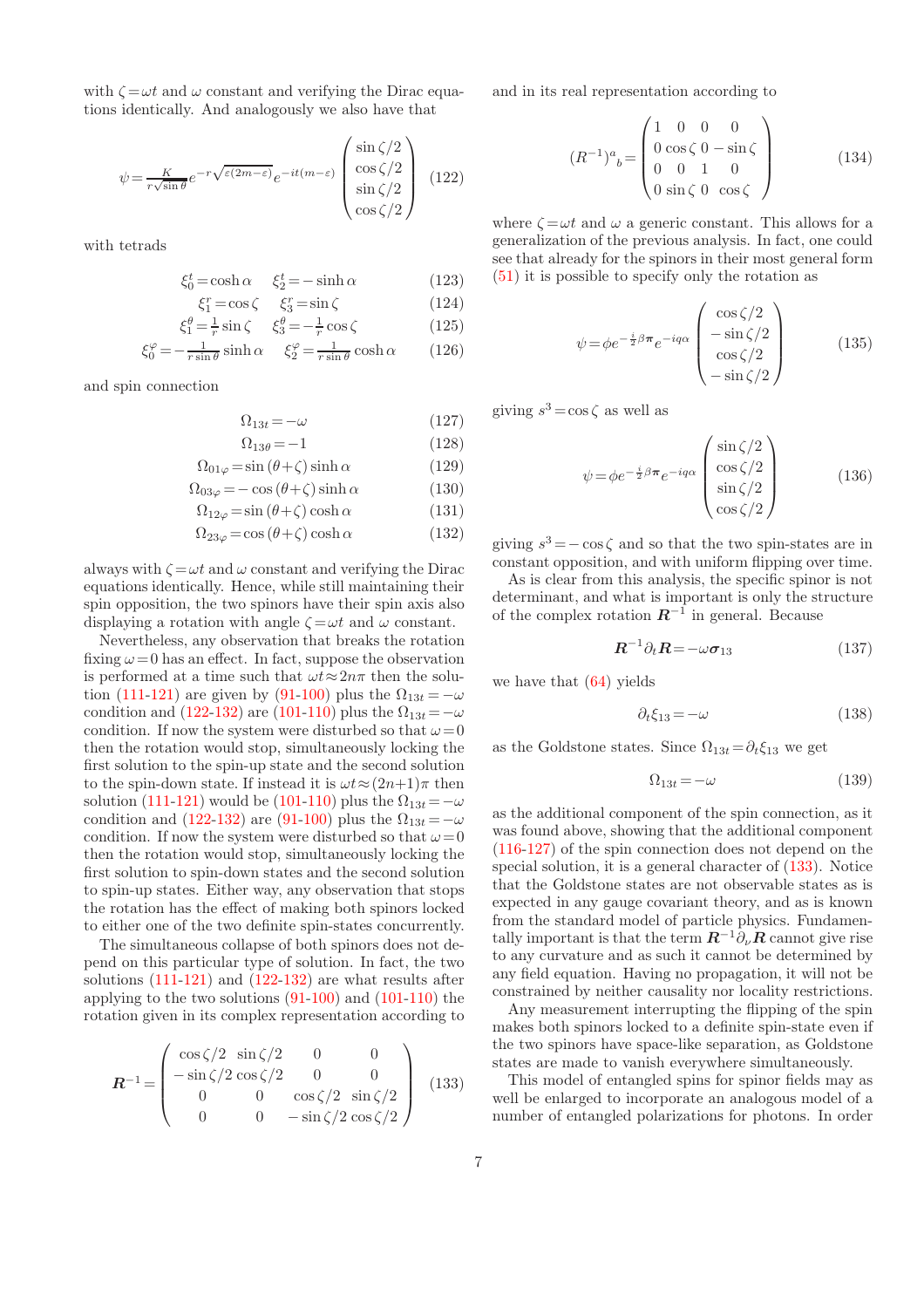to see how this is possible, we will consider the formalism presented in [\[13\]](#page-8-13) and recalled above. Considering a vector field  $A_{\nu}$  that is solution of Maxwell equations in vacuum, we have that it generally consists of a plane wave with an oscillation that could be taken to have place in the plane orthogonal to the second axis, for example picking  $A_x$  as the only non-zero component. The electric and magnetic fields would oscillate in such a plane. A rotation of type [\(134\)](#page-6-3) would then give rise to the following expression

$$
A_a = A_x \left( 0 \cos \zeta \ 0 \ \sin \zeta \right) \tag{140}
$$

where we have set  $\xi_1^x = 1$  for simplicity. Both electric and magnetic fields now display a rotation in the same plane.

The mechanism is identical to the one above, and it is important to specify that both for the spin in the spinor case and for the potential in the vector case, it is not the coordinate vector (Greek indices) but the Lorentz vector (Latin indices) that is taken as observable quantity. Since observable quantities are described by invariants under a passive transformation, such a difference is fundamental.

# B. Quantum Potentials

Having described a possible mechanism explaining the feasibility of entangled spins and polarizations in terms of the Goldstone states of spinors and vectors,we now move to a related subject, namely the quantum potentials.

Let us then re-write the Dirac equations in polar form [\(78-79\)](#page-4-0) according to the expressions

$$
Y_{\mu} - P^{\iota} u_{\left[\iota \right.} s_{\mu\left]} + m s_{\mu} \cos \beta = 0 \tag{141}
$$

$$
Z_{\mu} + P^{\rho} u^{\nu} s^{\alpha} \varepsilon_{\mu \rho \nu \alpha} - m s_{\mu} \sin \beta = 0 \tag{142}
$$

where  $2Y_k = (\nabla \beta - 2XW + B)_k$  and  $-2Z_k = (\nabla \ln \phi^2 + R)_k$ are what we will call quantum potentials. To see why, let us first combine the Dirac equations in polar form to get

<span id="page-7-0"></span>
$$
P^{\rho} = m u^{\rho} \cos \beta + (Y \cdot u g^{\rho \alpha} - Y^{\alpha} u^{\rho} + Z_{\mu} u_{\nu} \varepsilon^{\mu \nu \rho \alpha}) s_{\alpha} \tag{143}
$$

showing that this is in fact the momentum of the field in its most general expression. In it, we find the kinematic momentum  $mu^{\rho}$  and a number of corrections. One is due to the chiral angle  $\cos \beta$  expressing the effects of internal dynamics [\[12\]](#page-8-11). The others, proportional to the spin, are given in terms of the  $Y_{\nu}$  and  $Z_{\mu}$  potentials. These contain external contributions of  $W_{\alpha}$  (torsion) and  $R_{ij\alpha}$  (gravity) plus the derivatives of the  $\beta$  and  $\ln \phi^2$  and as such, they are indeed the quantum potentials in relativistic version with spin. The fact that they are at first-order differential is consequence of the relativistic essence and the existence of a second quantum potential is the consequence of the internal structure that comes from the presence of spin.

Because [\(143\)](#page-7-0) is simply the relation tying the components of the momentum to the derivatives of the degrees of freedom of the spinor, it is merely the Hamilton-Jacobi equation in relativistic form with spin. Thus, it describes the motion of the ensemble of the trajectories, precisely

as it is supposed to do within the known de Broglie-Bohm formulation. The difference is that while in the dBB form the module is supposed to guide the particle, which have to be taken as additional entities a posteriori postulated, here we would like to postulate no entity so to allow the interpretation of the particle as the peak of the localized module, and then show that even with no information on the module there can still be guidance. The condition of having a localized module could be easily accommodated in a theory in which the spinor interacts with torsion in its effective approximation [\[9\]](#page-8-8). Then, having the module localized means that we can conceal within the material distribution all information about internal dynamics and therefore we may require  $\beta$  and the spin to vanish. Hence we have  $P^{\rho} = m u^{\rho}$  as guidance. With no electrodynamics

$$
u_{\mu} = -\frac{q}{m}\partial_{\mu}\xi = -\frac{1}{m}\partial_{\mu}S\tag{144}
$$

showing that the motion of particles follows trajectories that are guided by the gradient of the phase, or the action functional, recovering the results of the de Broglie-Bohm theory. Consequently the superposition of actions would entail the pattern of interference, precisely as is necessary to obtain the results of double-slit experiments. And for situations in presence of electrodynamics magnetic fields affect interference as seen in the Aharonov-Bohm effect.

Again, this action functional, that is the phases of the spinorial fields, is what accounts for the information that can be transferred to the gauge and as such it is just the Goldstone state of the unitary transformations.

# IV. COMMENTS

So far, we have seen that when a spinor field or a vector field are written in their polar form, the various components are re-arranged in such a way that the true degrees of freedom remain isolated from the components that can be transferred into the frame or the gauge and which as such are recognized to be the Goldstone states for these fields. Combined to spin connection and gauge potentials these Goldstone states become longitudinal components for the  $R_{ii\mu}$  and  $P_{\mu}$  objects. These are proven to be a real tensor and a gauge invariant vector, so that they possess the same information of both spin connection and gauge potential while being generally covariant as well as gauge invariant. These tensorial connections are demonstrated to encode information about physical effects although not determined by any field equation with external sources.

The general form of a spinor is therefore given by [\(51\)](#page-3-0) in terms of module and chiral angle and with the  $L$  matrix containing Goldstone states. In the subsequent section, we have henceforth used these Goldstone states for the description of a mechanism in terms of which a pair of spinors having opposite spin orientations were connected, or correlated in terms of [\(133\)](#page-6-2) with  $\zeta = \omega t$  and  $\omega$  being a generic parameter. So a mechanism of spin entanglement was presented, where the spin-states exhibited a uniform